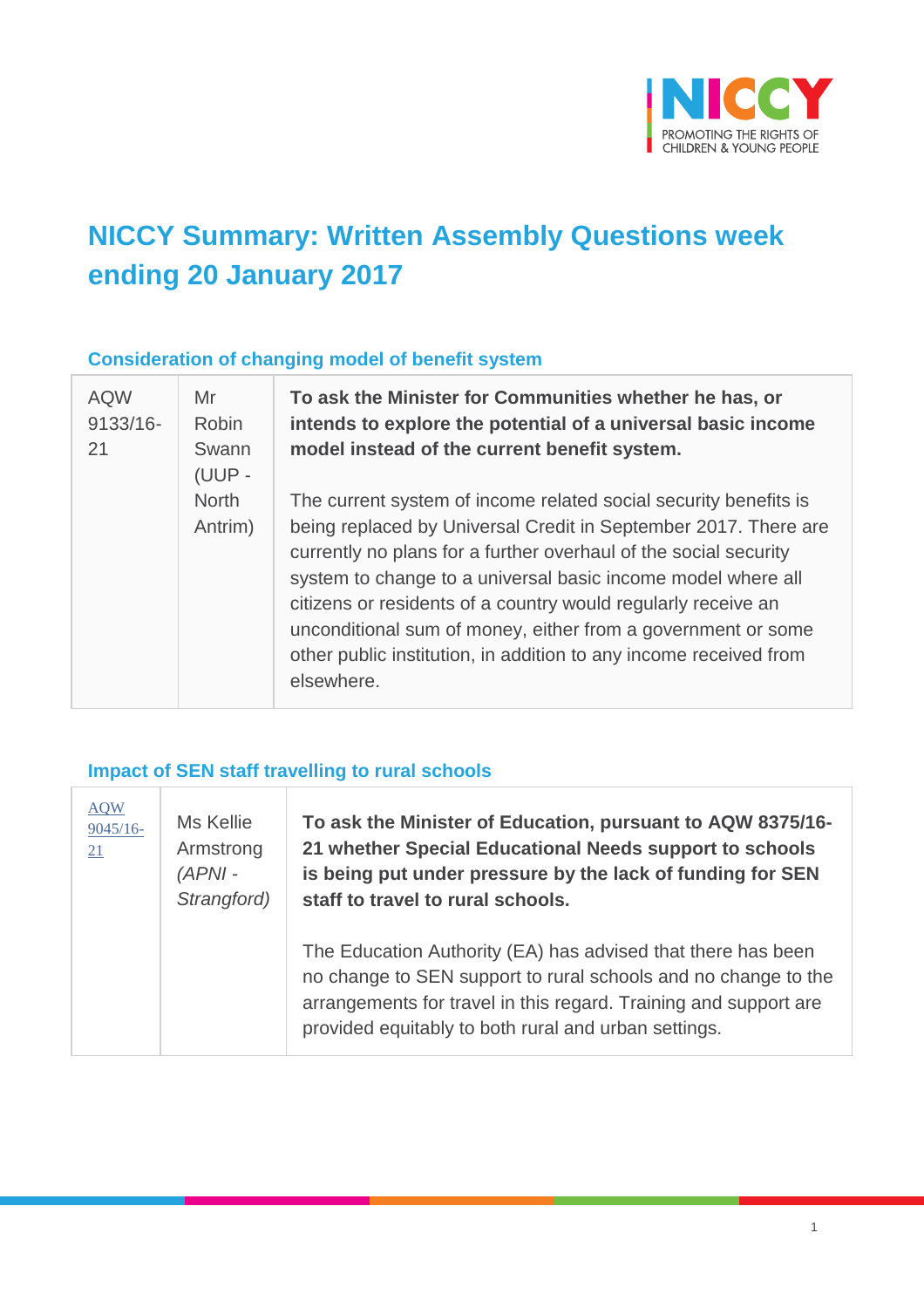

# **Impact of EA consideration to charge for school transport**

| <b>AQW</b><br>9523/16-<br>21 | Mr Patsy<br><b>McGlone</b><br>$(SDLP -$<br>Mid<br>Ulster) | To ask the Minister of Education, in relation to the Education<br>Authority's statement that it is considering ending free<br>school transport (i) what rural-proofing exercise has been<br>carried out in relation to charging for school transport; and<br>(ii) for his assessment of the introduction of such<br>charges. [Priority Written]                                                                                 |
|------------------------------|-----------------------------------------------------------|---------------------------------------------------------------------------------------------------------------------------------------------------------------------------------------------------------------------------------------------------------------------------------------------------------------------------------------------------------------------------------------------------------------------------------|
|                              |                                                           | The Education Authority (EA) is currently considering a broad<br>range of options to help it operate within its approved budget.<br>Should they wish to progress any options that would require<br>changes to the current home to school transport policy, any such<br>changes would require the approval of the Department of<br>Education.                                                                                    |
|                              |                                                           | If the EA chooses to bring forward any such proposals, I would<br>expect them to take full account of the potential impact on any<br>families that would be effected, including those living in rural<br>areas, before I would study them in detail and come to a view on<br>the proposals. Of course, any change to current policy would be<br>subject to the normal Equality Impact Assessment and<br>consultation processes. |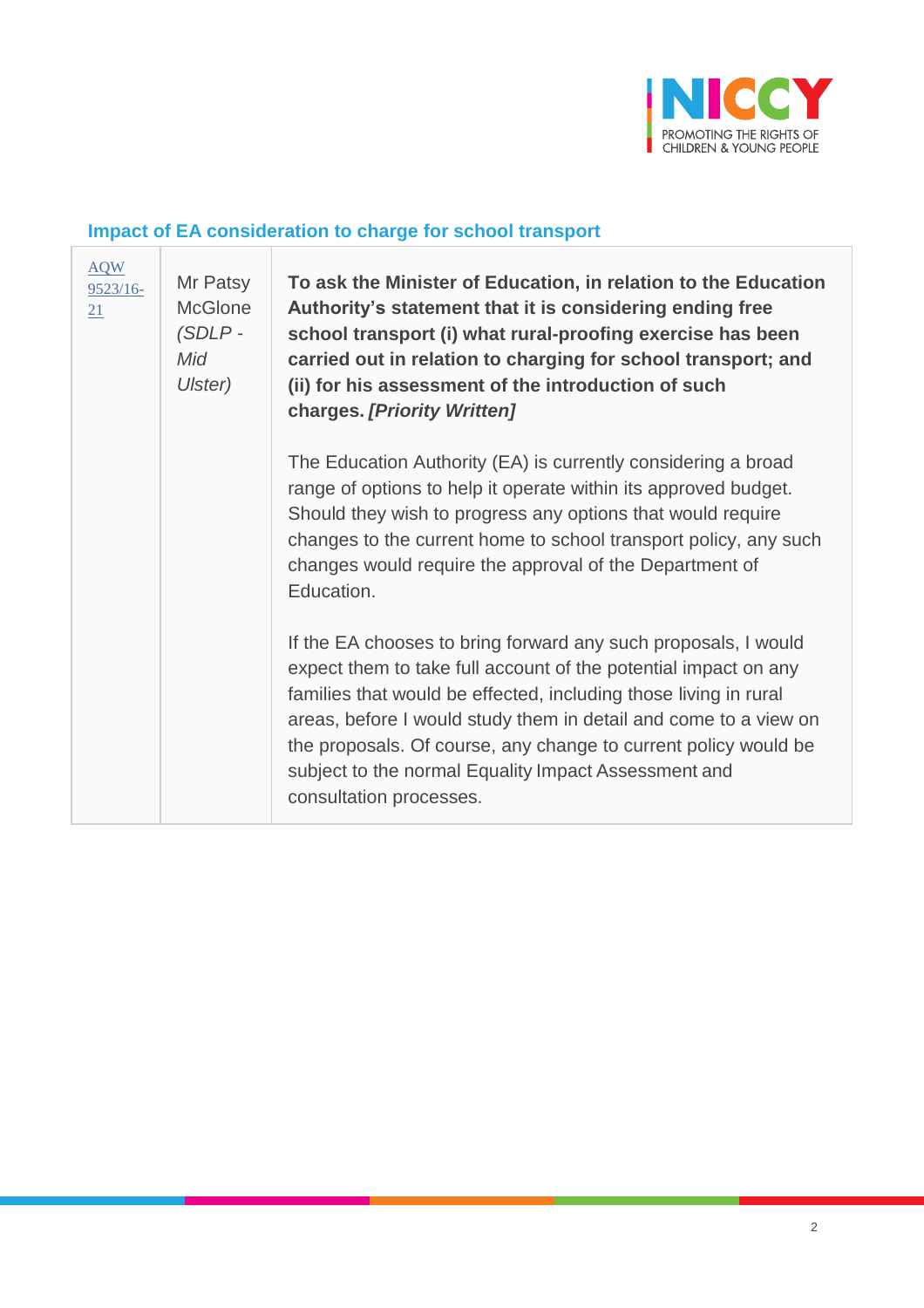

# **Update on closure of HSCB**

| AQO<br>$901/16 -$<br>21 | Mr Justin<br><b>McNulty</b><br>$(SDLP -$ | To ask the Minister of Health for an update on the proposal to<br>close the Health and Social Care Board.                                                                                                                                                                                                                                                                                                                                                                                                                                                                                                                                                                                                                                                 |
|-------------------------|------------------------------------------|-----------------------------------------------------------------------------------------------------------------------------------------------------------------------------------------------------------------------------------------------------------------------------------------------------------------------------------------------------------------------------------------------------------------------------------------------------------------------------------------------------------------------------------------------------------------------------------------------------------------------------------------------------------------------------------------------------------------------------------------------------------|
|                         | <b>Newry</b><br>and<br>Armagh)           | As you will be aware, on the 25 October last year, I<br>announced 'Health and Well-being 2026: Delivering Together', to<br>take forward radical and far-reaching transformation of our health<br>service to deliver better outcomes for the population in the North.<br>Within this context, I have confirmed the decision to close the<br>Health and Social Care Board (HSCB) and I have committed to<br>bring forward details about new structures to support the reform of<br>planning and administration of the HSC by March 2017. In<br>October I also wrote to staff in the HSCB to re-affirm a<br>commitment I made when I met with them, to work in partnership<br>to develop those new structures and achieve a managed transition<br>for staff. |

# **Update on mental health services**

| <b>AQO</b><br>898/16-<br>21 | Mr Mike<br><b>Nesbitt</b><br>(UUP -<br>Strangford) | To ask the Minister of Health whether she will be making<br>any changes to local mental health services following<br>commitments made by the Prime Minister in her speech on<br>mental health support on 9 January 2017.                                                                                                                                                                                                                                                                                                                                                                          |
|-----------------------------|----------------------------------------------------|---------------------------------------------------------------------------------------------------------------------------------------------------------------------------------------------------------------------------------------------------------------------------------------------------------------------------------------------------------------------------------------------------------------------------------------------------------------------------------------------------------------------------------------------------------------------------------------------------|
|                             |                                                    | Improving mental health services is one of my key priorities. I<br>am committed to moving towards parity of esteem for mental<br>health; designing services with a focus on recovery; co-<br>production with experts by experience in the design, delivery<br>and evaluation of services; service development where<br>resources allow; systemic reform and improved performance<br>management; and considering the potential for all-island<br>service development.<br>Indicator 6 in the draft Programme for Government framework<br>seeks to drive improvement in the general mental health of |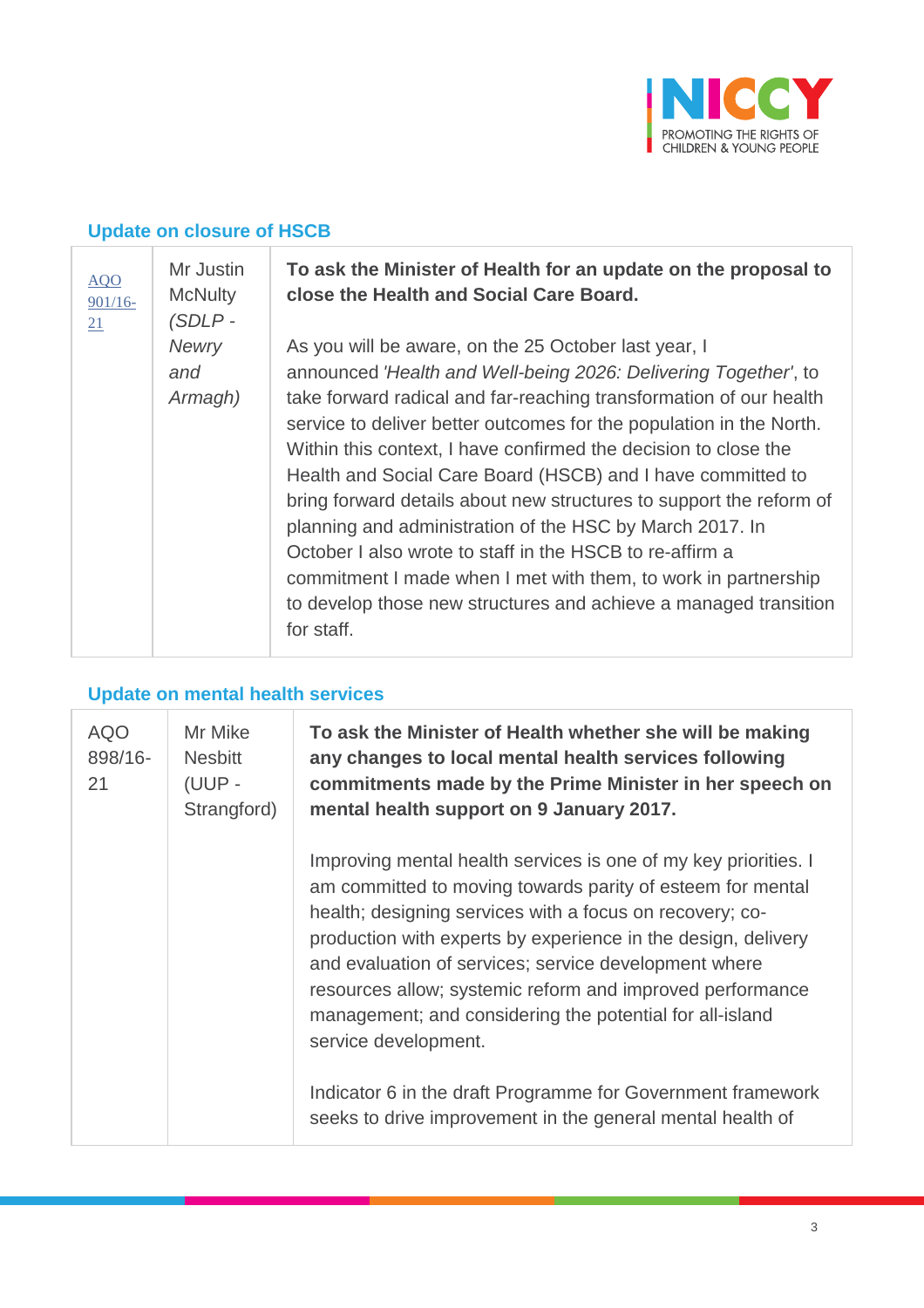

people in the North. The draft delivery plan for indicator 6 accepts the need to move towards parity of esteem for mental health and physical health.

The draft delivery plan also outlines that a range of proposed service developments are under detailed consideration, including development of a comprehensive regional perinatal mental health service with community and mother and baby inpatient provision, potentially with an all-Ireland element; development of eating disorders service provision, potentially with an all-Ireland element; putting the provision of psychological therapies on a sure footing, by completing the roll-out of talking therapies hubs in each Trust area; fully implementing the Mental Capacity Act; implementing a mental trauma service; improving personality disorders provision; developing a Looked After Children support scheme; and consolidation of wellbeing and mental health services with the Department of Education. Service development is costly and with limited resources there will be a need to focus on developing interventions that will have the greatest impact. Prioritisation will be required to make best use of scarce resources.

Following the consultation on the draft delivery plan, which closed on 23 December 2016, my officials are considering amendments to take account of some of the comments from consultees.

There is no doubt that local mental health services are under increasing pressure. There is a higher than average prevalence of mental health issues in the North, together with an increased awareness of mental health issues, and a legacy of unmet need. Whilst I am actively making the case for more investment in mental health, with significant pressure on budgets it is incumbent on all of us to get the best value for the money that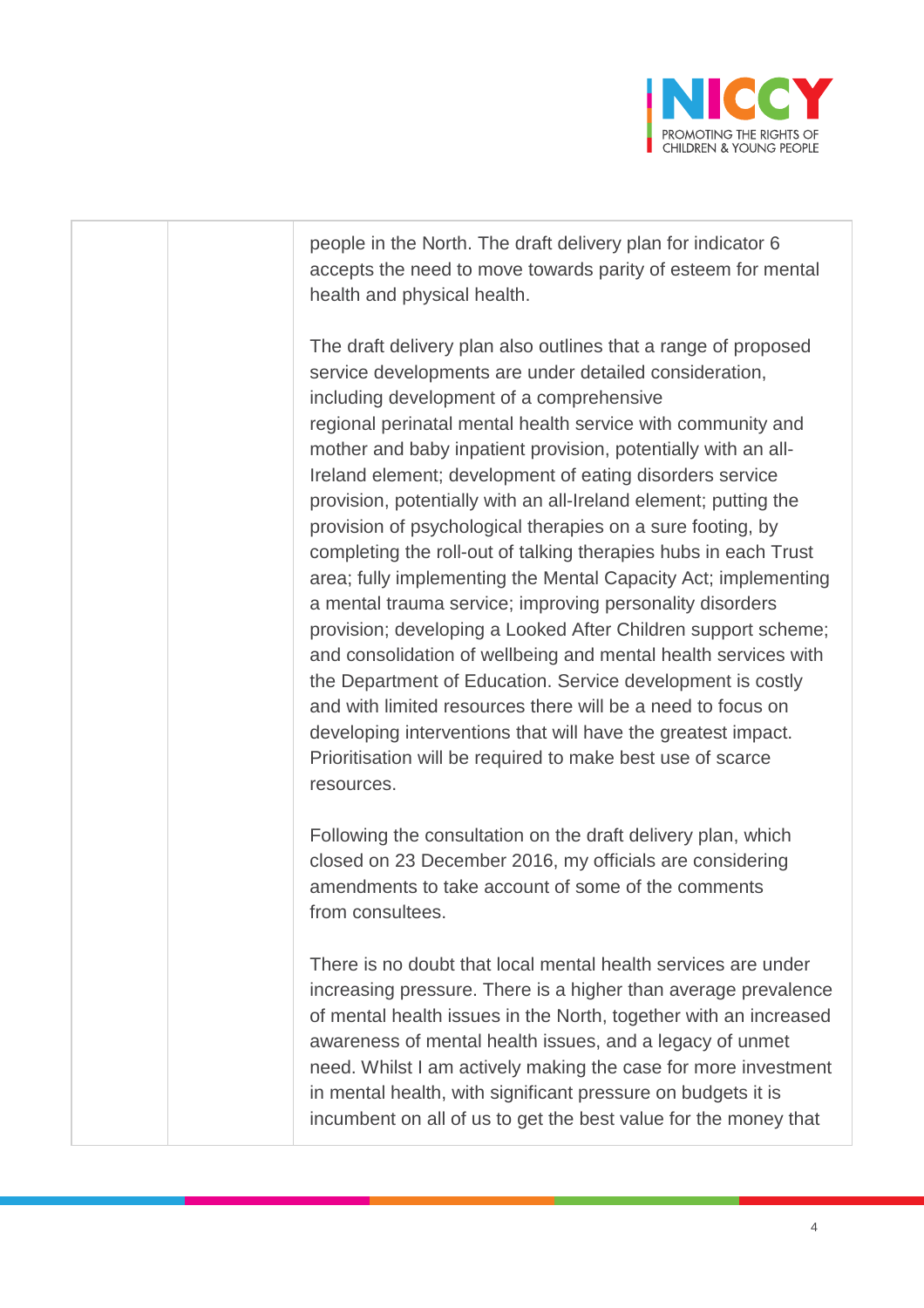

| we already spend. This demonstrates why fundamental<br>reshaping of the health and social care service is so vital, to<br>enable money to be released across the system so that it can<br>be targeted at those areas that need it most. |  |
|-----------------------------------------------------------------------------------------------------------------------------------------------------------------------------------------------------------------------------------------|--|
|                                                                                                                                                                                                                                         |  |

# **Working to support looked-after children**

| <b>AQO</b><br>$895/16-$<br>21 | Mr Barry<br><b>McElduff</b><br>$(SF -$ | To ask the Minister of Health to outline what work her<br>Department is undertaking to support looked-after children.                                                                                                                                                                                                                                                                                                                                                                                                                                                                                                                                                                                                                                                                                                                                                                                                                                                                                                                                                                                                                                                           |
|-------------------------------|----------------------------------------|---------------------------------------------------------------------------------------------------------------------------------------------------------------------------------------------------------------------------------------------------------------------------------------------------------------------------------------------------------------------------------------------------------------------------------------------------------------------------------------------------------------------------------------------------------------------------------------------------------------------------------------------------------------------------------------------------------------------------------------------------------------------------------------------------------------------------------------------------------------------------------------------------------------------------------------------------------------------------------------------------------------------------------------------------------------------------------------------------------------------------------------------------------------------------------|
|                               | West<br>Tyrone)                        | The term Looked After Children refers to a diverse group that varies<br>in terms of age, the reason for being looked after, age of first entry<br>into the care system and duration in care. While some<br>Looked After Children and young people can go on to enjoy<br>success, as a group, outcomes, including health and educational<br>outcomes, tend to fall significantly below those of the general<br>population.                                                                                                                                                                                                                                                                                                                                                                                                                                                                                                                                                                                                                                                                                                                                                       |
|                               |                                        | In my term as Health Minister, I have been consistent in my<br>determination to give these children and young people the priority<br>they deserve in keeping with my duties as their corporate parent. I<br>want a care system where fewer children need to become looked<br>after; where quicker decisions are made about where they will live<br>permanently; and where there are improved outcomes for each and<br>every looked after child in key areas of their lives including their<br>physical, mental and emotional health and wellbeing and<br>educational attainment. I also want to ensure that everything<br>possible is done to secure their successful transition into adult life.<br>It is a commitment that I can't deliver alone. I will need the help of<br>other Ministers. This is the reflected in the draft Programme for<br>Government. My Department, in conjunction with the Department of<br>Education, is developing a strategy specific to<br>Looked After Children. The Looked After Children Strategy will be<br>reinforced by a Family Support Strategy, also being developed by<br>my Department. Both strategies are being developed on a co- |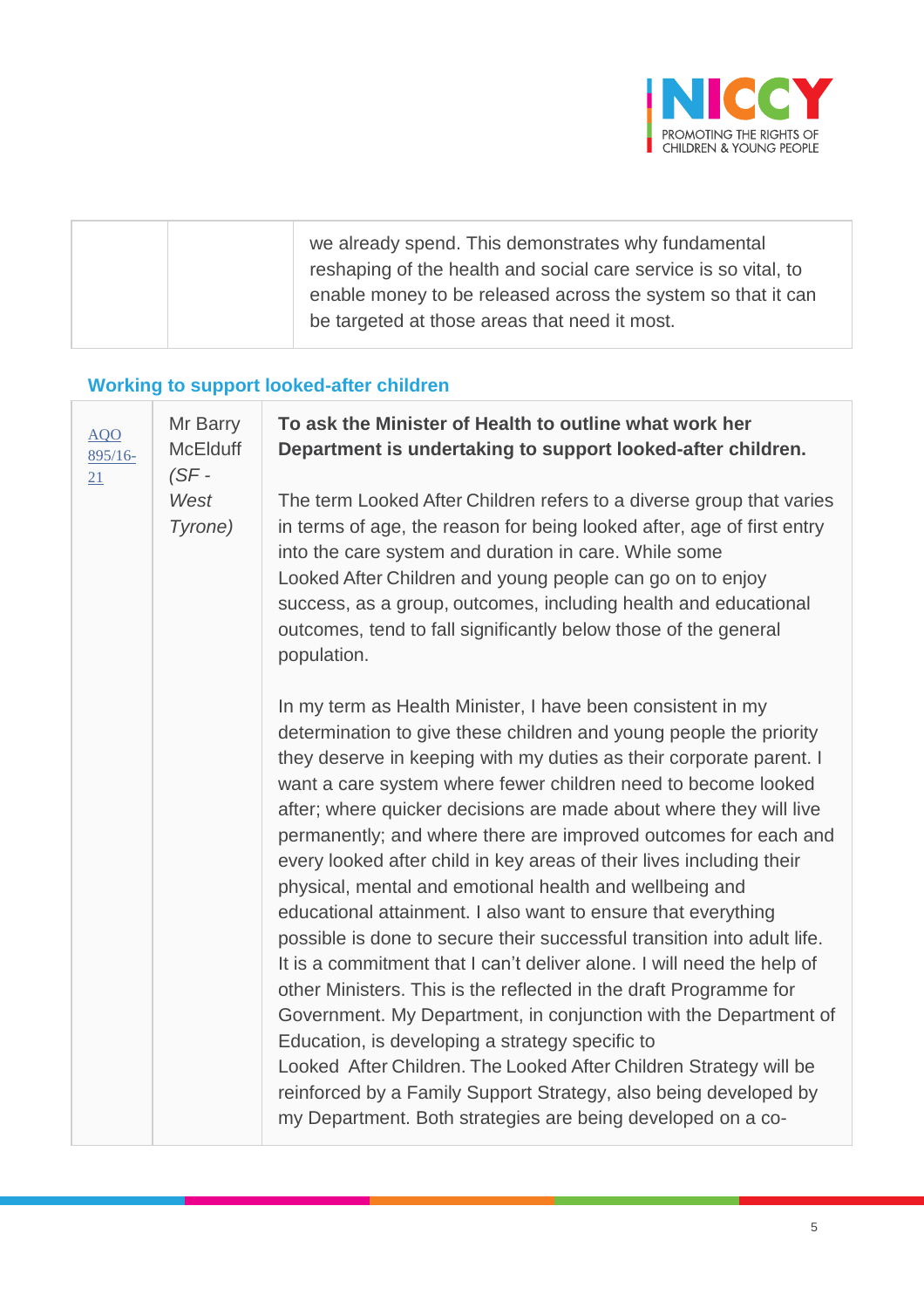

design basis and we intend to consult on a draft Looked After Children Strategy and supporting action plan this year. Where legislation is required to deliver any of our strategic aims for Looked After Children, this will be done by way of an Adoption and Children Bill. I have already made public my intention to bring forward a Bill in the current mandate.

It is important that we listen to children and young people in order to better understand the encouragement, support and services they need. I have already met with a group of bright, articulate young people who have spent time in care and I am committed to ongoing engagement. Care Day this year will celebrate the magic of all care-experienced children and young people's possibility and potential. The goal is to challenge individuals, public, communities, government departments and the statutory, voluntary, community and private sectors to 'Look, Act and Care' for children in care and care leavers. I wrote to Ministerial colleagues in December asking if your department could take forward at least one action to either promote or participate in Care Day 2017 and I look forward to your participation.

I accept that a Looked After Children Strategy may require some additional investment, either to test new ways of working or extend existing supports available to Looked After Children. I have already made a number of new investments to enhance fostering services and therapeutic support for Looked After Children, particularly those who have suffered or been exposed to trauma.

I thank the member for his interest in Looked After Children.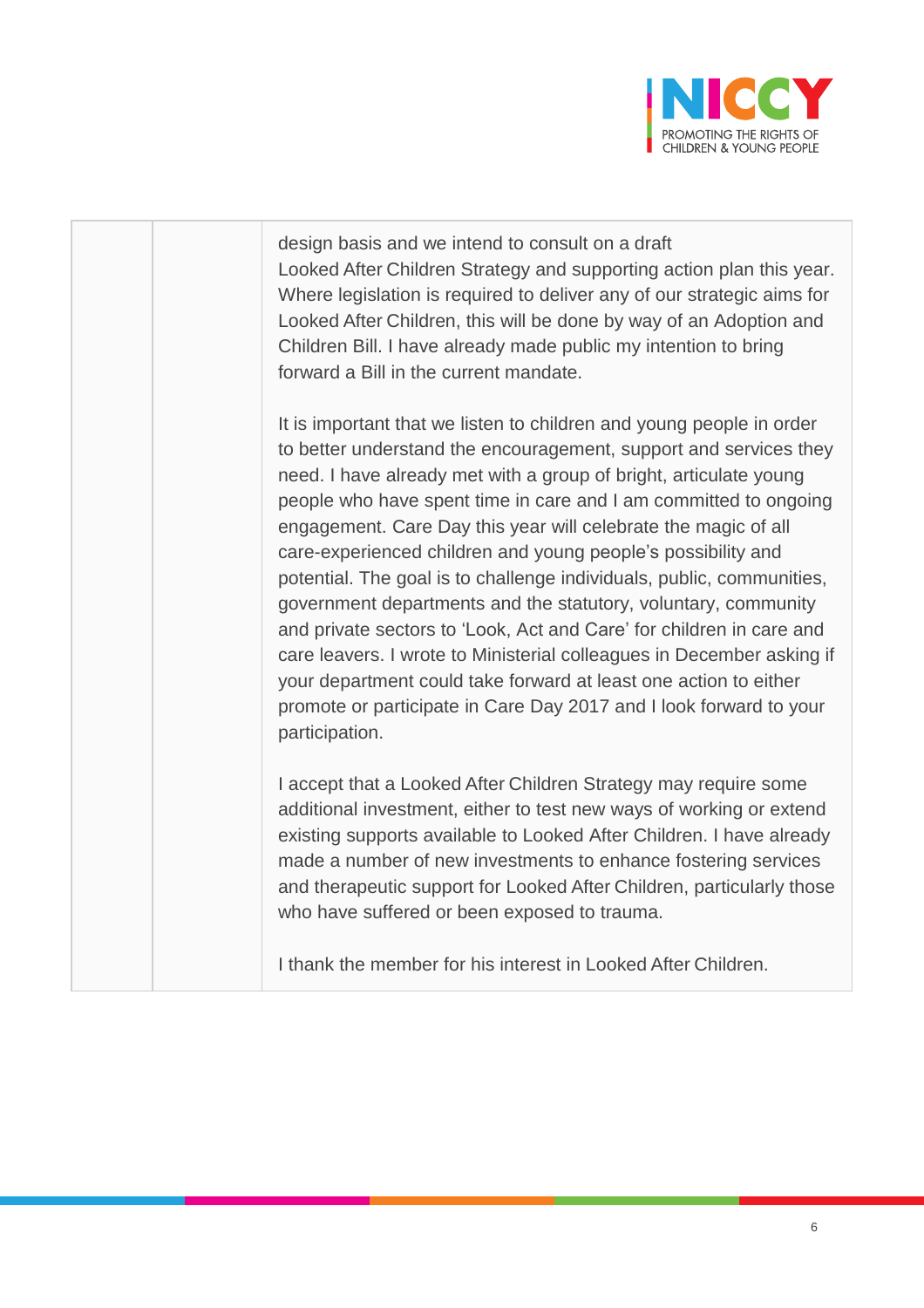

#### **Benefits of a Family Drug and Alcohol Court in NI**

| <b>AQW</b><br>$9437/16-$<br>21 | Mr Roy<br><b>Beggs</b><br>$(UUP -$<br>East<br>Antrim) | To ask the Minister of Justice for her assessment of the<br>benefits of establishing a Family Drug and Alcohol Court<br>FDAC in Northen Ireland; (ii) what steps have been taken to<br>establish such a court; and (iii) when a model similar to the<br>English FDACs will be introduced in Northern Ireland.                                                                                                                                                                                                                                                                                                                                                                                                             |
|--------------------------------|-------------------------------------------------------|---------------------------------------------------------------------------------------------------------------------------------------------------------------------------------------------------------------------------------------------------------------------------------------------------------------------------------------------------------------------------------------------------------------------------------------------------------------------------------------------------------------------------------------------------------------------------------------------------------------------------------------------------------------------------------------------------------------------------|
|                                |                                                       | Given increasing interest in Northern Ireland in problem solving<br>approaches to justice and the positive outcomes that Family<br>Drug and Alcohol Courts (FDACs) have produced in other<br>jurisdictions, I think there is merit in exploring whether adopting<br>the FDAC approach in this jurisdiction can improve outcomes for<br>vulnerable families who come into contact with the justice<br>system because of substance misuse problems. My Department<br>is therefore working with the Department of Health to consider<br>the development of proposals to pilot a FDAC in Northern<br>Ireland. Work is at a relatively early stage but I am hopeful a<br>pilot can be established in the short to medium term. |

# **Benefits of Family Drugs and Alcohol Courts**

| <b>AQW</b><br>$9435/16-$<br>21 | Mr Roy<br><b>Beggs</b><br>(UUP-<br>East<br>Antrim) | To ask the Minister of Justice what interaction her<br>Department has had with the Department of Justice in<br><b>London regarding Family Drugs and Alcohol Courts</b><br>operating in parts of England; and for her assessment of<br>the benefits of such courts to (i) children and young<br>people; (ii) parents; and (iii) public bodies.                                                                                                                      |
|--------------------------------|----------------------------------------------------|--------------------------------------------------------------------------------------------------------------------------------------------------------------------------------------------------------------------------------------------------------------------------------------------------------------------------------------------------------------------------------------------------------------------------------------------------------------------|
|                                |                                                    | Evidence from England and other jurisdictions suggests Family<br>Drug and Alcohol Courts (FDACs) can produce better outcomes<br>than traditional care proceedings in terms of parents accessing<br>treatment and overcoming substance misuse problems and<br>children being able to remain in the family. As well as resulting<br>in improved outcomes for families, FDACs may have a positive<br>impact on public bodies in the longer term, for example, through |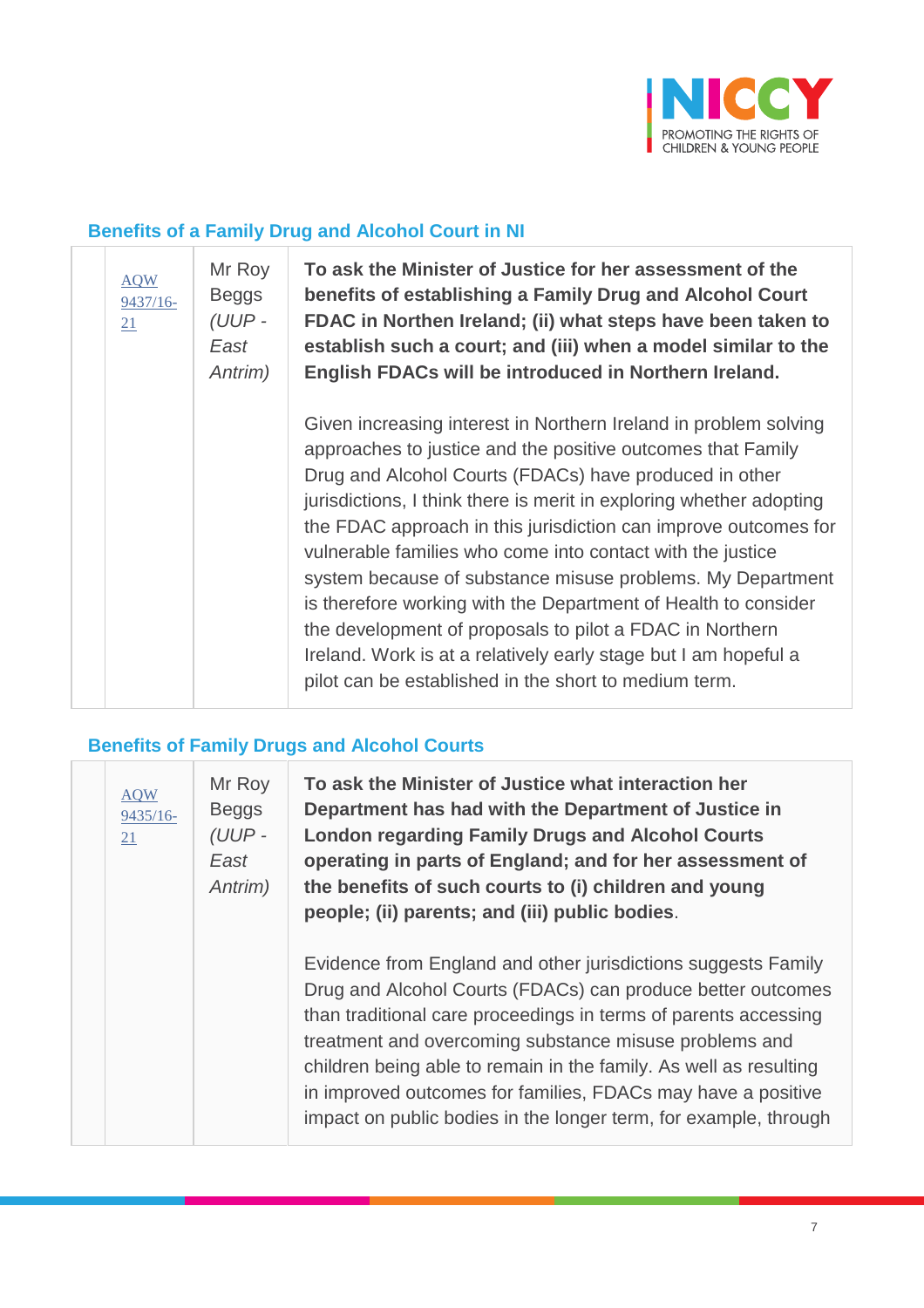

|  | potential savings to the care system and the health system.<br>My officials have had the opportunity to discuss the merits of the<br>FDAC approach with retired District Judge Crichton, who<br>championed the establishment of FDACs in England and Wales.<br>Further engagement with Judge Crichton and officials from the<br>FDAC National Unit (which promotes the development of<br>FDACs across England) is planned for the end of January, to<br>inform consideration by my Department and the Department of<br>Health about piloting a FDAC in Northern Ireland. |
|--|--------------------------------------------------------------------------------------------------------------------------------------------------------------------------------------------------------------------------------------------------------------------------------------------------------------------------------------------------------------------------------------------------------------------------------------------------------------------------------------------------------------------------------------------------------------------------|
|  |                                                                                                                                                                                                                                                                                                                                                                                                                                                                                                                                                                          |

#### **Cases of defendants sending sexual communication to children**

| <b>AQW</b><br>$9295/16-$<br>21 | Lord<br>Morrow of<br>Clogher<br>Valley<br>$(DUP -$<br>Fermanagh<br>and South<br>Tyrone) |  | To ask the Minister of Justice to provide a breakdown of<br>cases currently before the courts, per fomer court division,<br>in respect of sending sexual communications or similar to<br>a child since the legalisation was introduced in in February<br>2016, shown per magistrates and crown courts.<br>The number of cases active in the court system relating to<br>defendants charged with sending sexual communications to a<br>child, at 31st December 2016, is outlined in the table below. |                |                |                |  |  |
|--------------------------------|-----------------------------------------------------------------------------------------|--|-----------------------------------------------------------------------------------------------------------------------------------------------------------------------------------------------------------------------------------------------------------------------------------------------------------------------------------------------------------------------------------------------------------------------------------------------------------------------------------------------------|----------------|----------------|----------------|--|--|
|                                |                                                                                         |  | <b>Former</b><br><b>Court</b><br><b>Division</b>                                                                                                                                                                                                                                                                                                                                                                                                                                                    | Magistrates'   | <b>Crown</b>   | <b>Total</b>   |  |  |
|                                |                                                                                         |  | <b>Belfast</b>                                                                                                                                                                                                                                                                                                                                                                                                                                                                                      | $\overline{0}$ | $\overline{0}$ | $\overline{0}$ |  |  |
|                                |                                                                                         |  | Londonderry                                                                                                                                                                                                                                                                                                                                                                                                                                                                                         | $\overline{0}$ | $\overline{0}$ | $\Omega$       |  |  |
|                                |                                                                                         |  | <b>Antrim</b>                                                                                                                                                                                                                                                                                                                                                                                                                                                                                       | $\overline{0}$ | $\overline{0}$ | $\Omega$       |  |  |
|                                |                                                                                         |  | Fermanagh<br>and Tyrone                                                                                                                                                                                                                                                                                                                                                                                                                                                                             | 3              | 1              | $\overline{4}$ |  |  |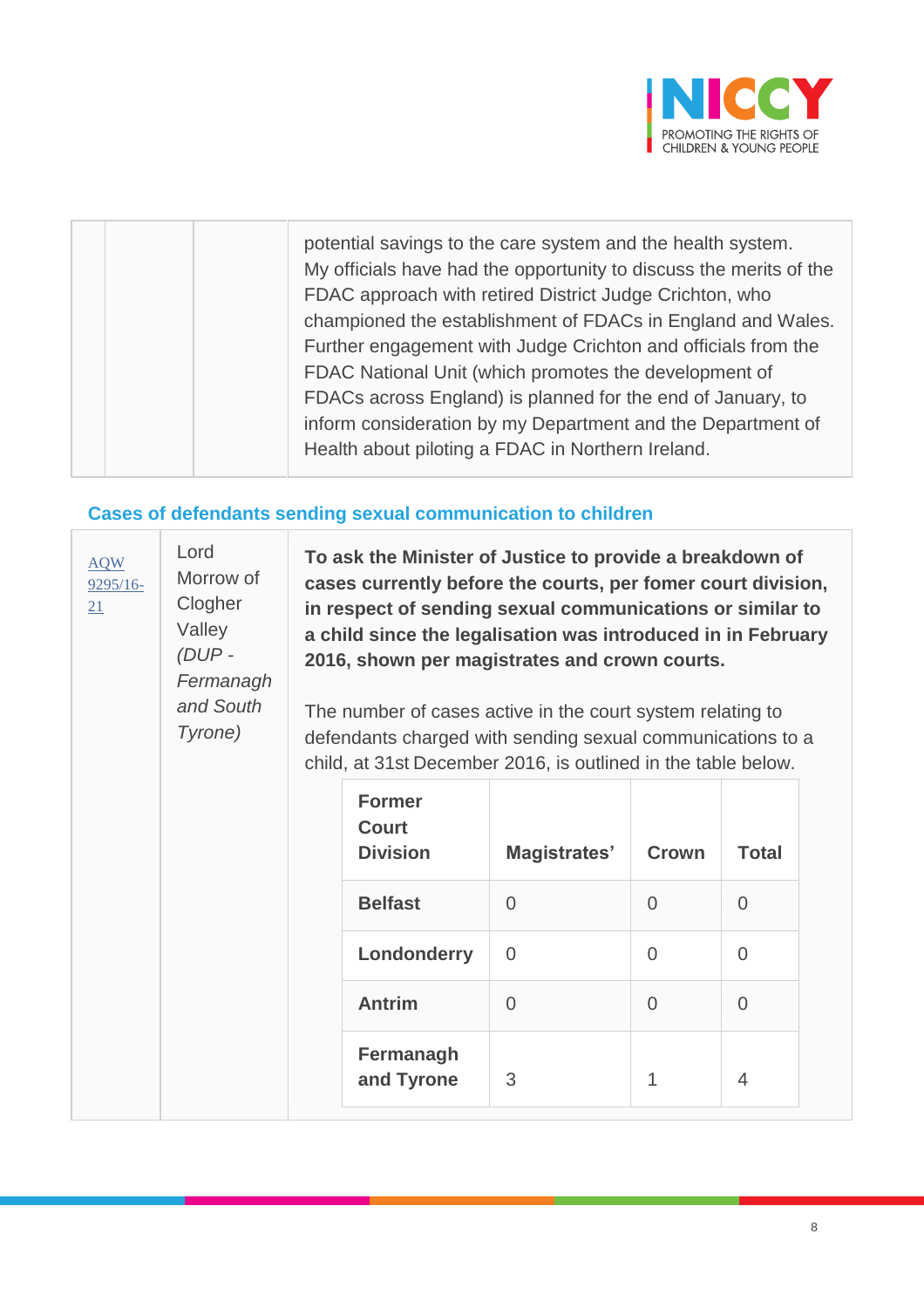

| <b>Armagh and</b><br><b>South Down</b>            | $\overline{0}$ |   |   |
|---------------------------------------------------|----------------|---|---|
| <b>Ards</b>                                       |                | 0 |   |
| Craigavon                                         | 2              | O | 2 |
| <b>Total</b>                                      | 6              | 2 | 8 |
| Source: Integrated Court Operations System (ICOS) |                |   |   |

# **Number of people referred for a Diversionary Youth Conference**

 $\begin{array}{c} \hline \end{array}$ 

T

| <b>AQW</b><br>$9210/16-$<br>21 | Mr Jim<br>Allister<br>$(TUV -$<br>North<br>Antrim) | To ask the Minister of Justice to detail (i) how many people<br>were referred for a Diversionary Youth Conference, in each<br>of the last five years; and (ii) how many were referred for (a)<br>more than one conference; (b) three - five conferences; (c)<br>more than five conferences; and (iii) for her assessment on<br>whether repeat referrals are a sign of failure in respect of<br>this form of disposal.<br>Referrals for a Diversionary Youth Conference in each of the last<br>five years. |         |                                                                      |  |  |  |
|--------------------------------|----------------------------------------------------|-----------------------------------------------------------------------------------------------------------------------------------------------------------------------------------------------------------------------------------------------------------------------------------------------------------------------------------------------------------------------------------------------------------------------------------------------------------------------------------------------------------|---------|----------------------------------------------------------------------|--|--|--|
|                                |                                                    |                                                                                                                                                                                                                                                                                                                                                                                                                                                                                                           | Year    | Number of Referrals for a<br><b>Diversionary Youth</b><br>Conference |  |  |  |
|                                |                                                    |                                                                                                                                                                                                                                                                                                                                                                                                                                                                                                           | 2011/12 | 1,006                                                                |  |  |  |
|                                |                                                    |                                                                                                                                                                                                                                                                                                                                                                                                                                                                                                           | 2012/13 | 862                                                                  |  |  |  |
|                                |                                                    |                                                                                                                                                                                                                                                                                                                                                                                                                                                                                                           | 2013/14 | 867                                                                  |  |  |  |
|                                |                                                    |                                                                                                                                                                                                                                                                                                                                                                                                                                                                                                           | 2014/15 | 661                                                                  |  |  |  |
|                                |                                                    |                                                                                                                                                                                                                                                                                                                                                                                                                                                                                                           |         |                                                                      |  |  |  |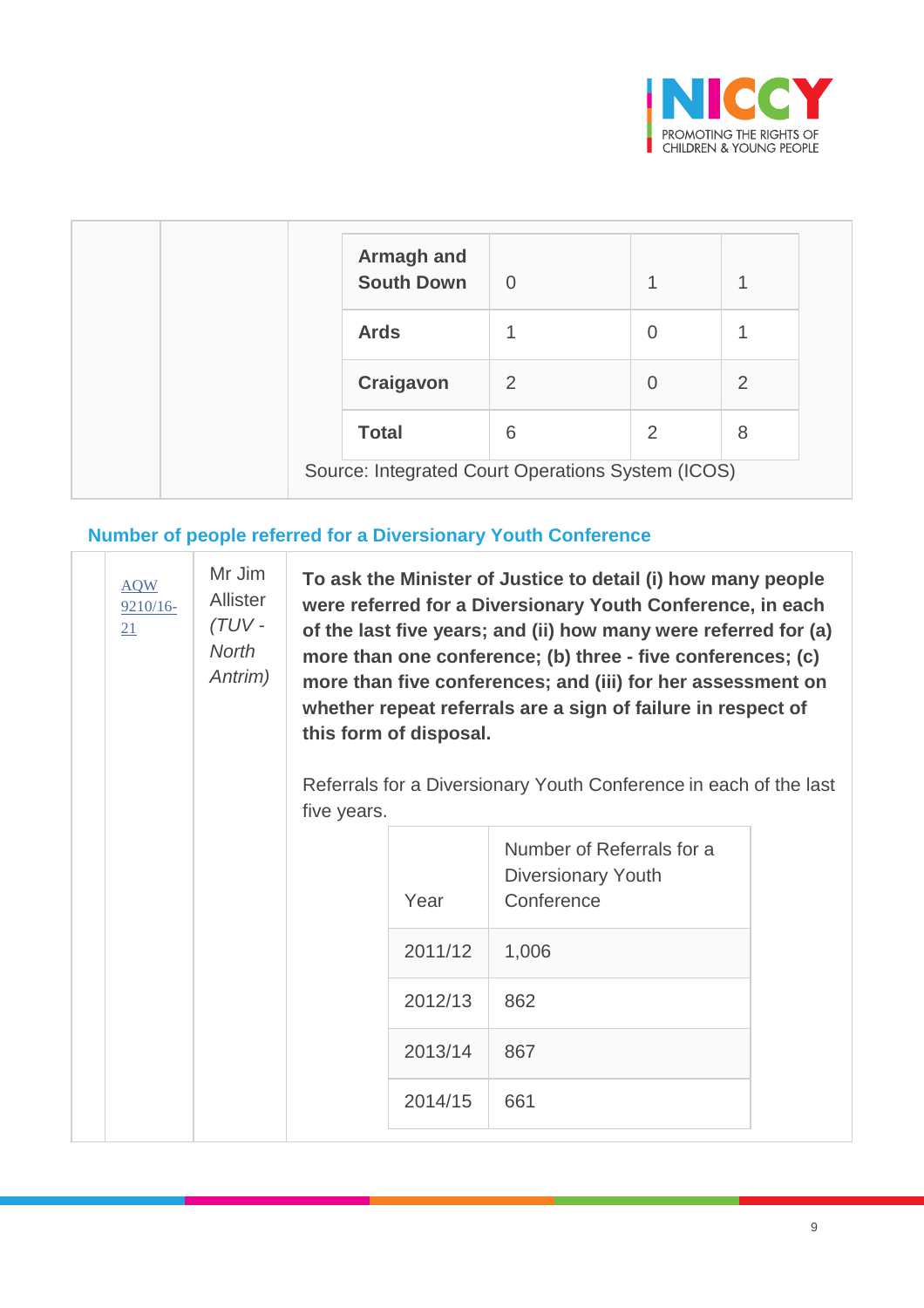

|                                                                                                                                                                                                           | 2015/16                                                                       | 730  |                                                     |                                                                                                                                                                                                                                                                                                                                                                                                    |  |  |
|-----------------------------------------------------------------------------------------------------------------------------------------------------------------------------------------------------------|-------------------------------------------------------------------------------|------|-----------------------------------------------------|----------------------------------------------------------------------------------------------------------------------------------------------------------------------------------------------------------------------------------------------------------------------------------------------------------------------------------------------------------------------------------------------------|--|--|
|                                                                                                                                                                                                           | <b>Total</b>                                                                  | 4126 |                                                     |                                                                                                                                                                                                                                                                                                                                                                                                    |  |  |
| Number of young people in the last 5 years (1 April 2011 to 31<br>March 2016) who have been referred for (a) more than one<br>conference; (b) three - five conferences; (c) more than five<br>conferences |                                                                               |      |                                                     |                                                                                                                                                                                                                                                                                                                                                                                                    |  |  |
|                                                                                                                                                                                                           | Number<br>of Referrals<br>for a<br><b>Diversionary</b><br>Youth<br>Conference |      | <b>Number</b><br>of young<br>people                 | $\frac{0}{0}$<br>of young<br>people                                                                                                                                                                                                                                                                                                                                                                |  |  |
|                                                                                                                                                                                                           | $\mathbf{1}$                                                                  |      | 2061                                                | 72.4%                                                                                                                                                                                                                                                                                                                                                                                              |  |  |
|                                                                                                                                                                                                           | $\overline{2}$<br>3 to 5                                                      |      | 486                                                 | 17.1%                                                                                                                                                                                                                                                                                                                                                                                              |  |  |
|                                                                                                                                                                                                           |                                                                               |      | 279                                                 | 9.8%                                                                                                                                                                                                                                                                                                                                                                                               |  |  |
|                                                                                                                                                                                                           | $6+$                                                                          |      | 22                                                  | 0.8%                                                                                                                                                                                                                                                                                                                                                                                               |  |  |
|                                                                                                                                                                                                           | <b>Total</b>                                                                  |      | 2848                                                |                                                                                                                                                                                                                                                                                                                                                                                                    |  |  |
| youth conference.                                                                                                                                                                                         |                                                                               |      | Diversionary Youth Conferences across the last five | The figures provided above outline the number of referrals for<br>years, from 1 April 2011 to 31 March 2016. The total number<br>of diversionary referrals in this time period was 4126, relating<br>to 2848 individual young people. Of these individual young<br>people, 787 (28%) had more than one referral for diversionary<br>Almost 90% of the young people, 2547, had one or two referrals |  |  |